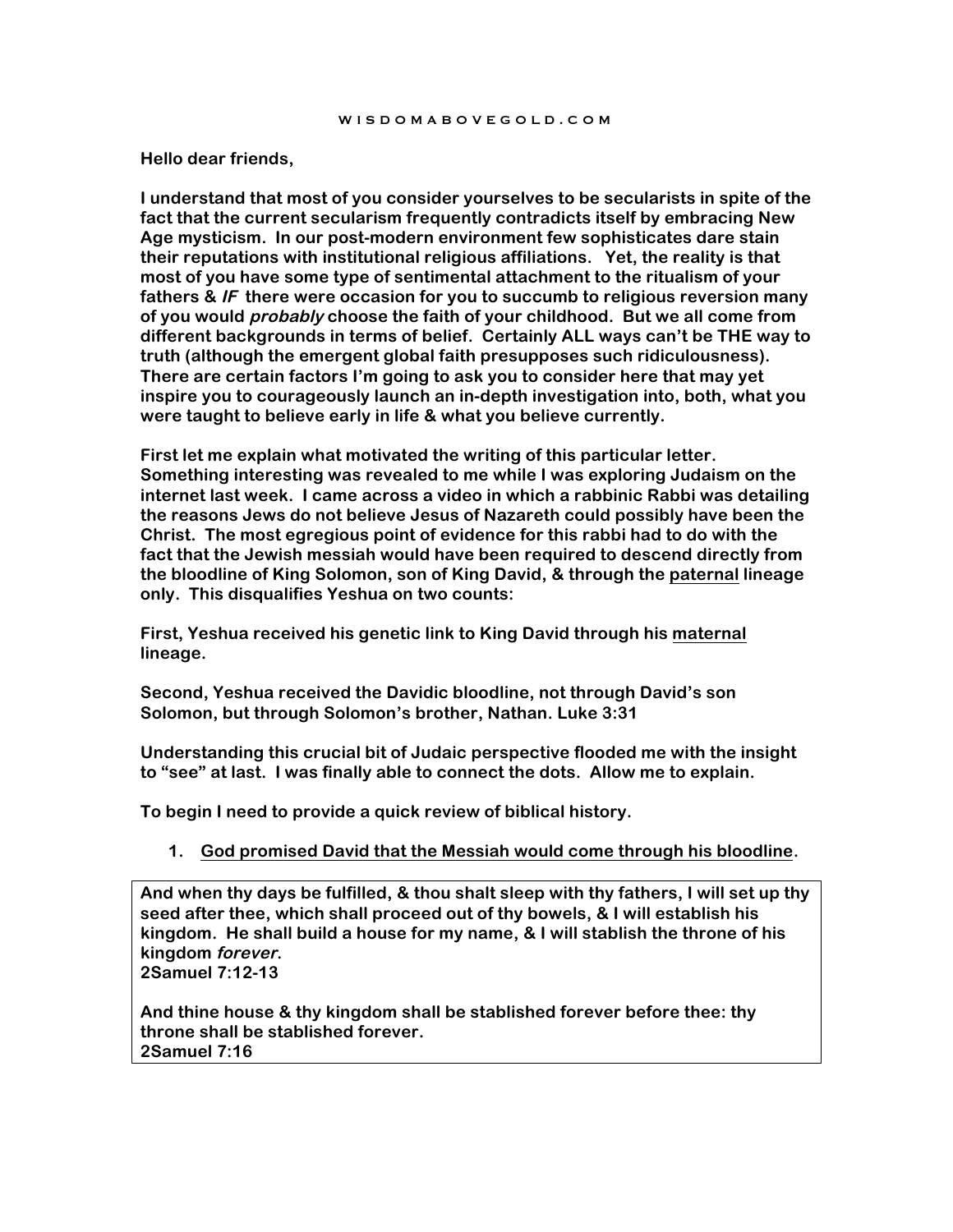**2. King Solomon, son of King David, built the first temple for God, Solomon's Temple. After it's dedication the Lord spoke both a blessing & a curse to Solomon.**

# **THE BLESSING:**

**And it came to pass, when Solomon had finished the building of the house of the Lord, & the king's house, & all Solomon's desire which he was pleased to do,**

**That the Lord appeared to Solomon the second time, as he had appeared unto him at Gibeon.**

**And the Lord said unto him, I have heard thy prayer & thy supplication, that thou hast made before me: I have hallowed this house, which thou hast built, to put my name there forever, & mine eyes & mine heart shall be there perpetually.** 

**And IF thou wilt walk before me, as David thy father walked, in integrity of heart, & in uprightness, to do according to all that I have commanded thee, & wilt keep my statutes & my judgments:**

**THEN I will establish the throne of thy kingdom upon Israel forever, as I promised to David thy father, saying, There shall not fail thee a man upon the throne of Israel.**

**1Kings 9:1-5**

# **THE CURSE:**

**But IF you shall at all turn from following me, you or your children, & will not keep my commandments & my statutes which I have set before you, but go & serve other gods, & worship them:**

**THEN will I cut off Israel out of the land which I have given them; & this house, which I have hallowed for my name, will I cast out of my sight; & Israel shall be a proverb & a byword among all people:** 

**And at this house, which is high, every one that passeth by it shall be astonished, & shall hiss; & they shall say, Why hath the Lord done thus unto this land, & to this house?**

**And they shall answer, Because they forsook the Lord their God, who brought forth their fathers out of the land of Egypt, & have taken hold upon other gods, & have worshipped them, & served them: therefore hath the Lord brought upon them all this evil. 1Kings 9:6-9**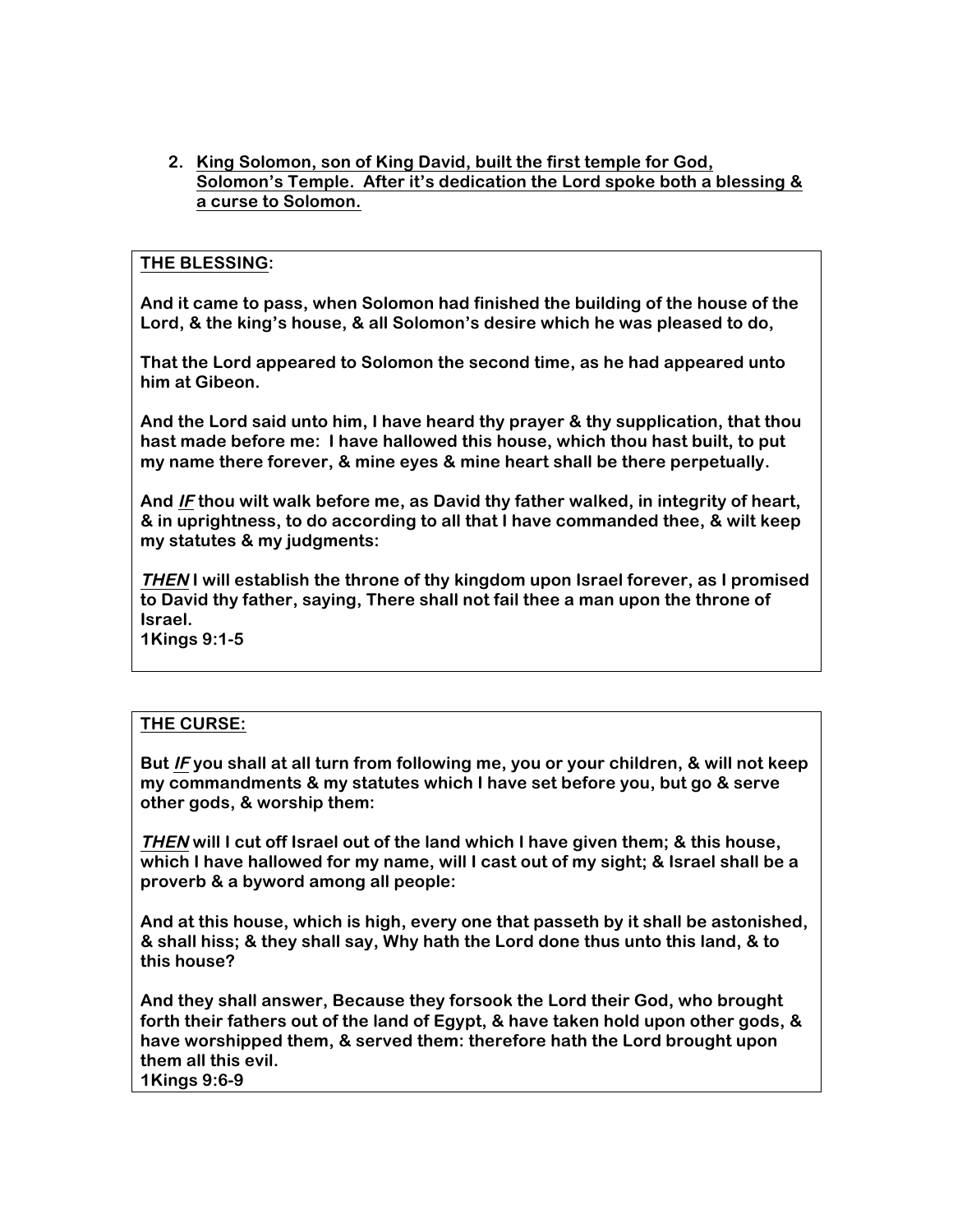# **3. Sadly, Solomon forfeited the blessing & incurred the curse.**

**But king Solomon loved many strange women, together with the daughter of Pharaoh, women of the Moabites, Ammonites, Edomites, Zidonians, & Hittites;**

**Of the nations concerning which the Lord said unto the children of Israel, Ye shall not go in to them, neither shall they come in unto you: for surely they will turn away your heart after their gods: Solomon clave unto these in love.**

**And he had seven hundred wives, princesses, & three hundred concubines: & his wives turned away his heart after other gods: & his heart was not perfect with the Lord his God, as was the heart of David his father.**

**For Solomon went after Ashtoreth the goddess of the Zidonians, & after Milcom the abomination of the Ammonites.**

**And Solomon did evil in the sight of the Lord, & went not fully after the Lord, as did David his father.**

**Then did Solomon build a high place for Chemosh, the abomination of Moab, in the hill that is before Jerusalem & for Molech, the abomination of the children of Ammon.**

**And likewise did he for all his strange wives, which burnt incense & sacrificed unto their gods. 1Kings 11:1-8**

**4. In His wrath God left Solomon's son, King Rehoboam, with only one of the twelve tribes of Israel over which to reign, that being the tribe of Judah.**

**And the Lord was angry with Solomon….Wherefore the Lord said unto Solomon, Forasmuch as this is done of thee, & thou hast not kept my covenant & my statutes, which I have commanded thee, I will surely rend the kingdom from thee, & will give it to thy servant.**

**Notwithstanding in thy days I will not do it for David thy father's sake: but I will rend it out of the hand of thy son.**

**Howbeit I will not rend away all the kingdom; but will give one tribe to thy son for David my servant's sake, & for Jerusalem's sake, which I have chosen. 1Kings 11:1-9;11-13**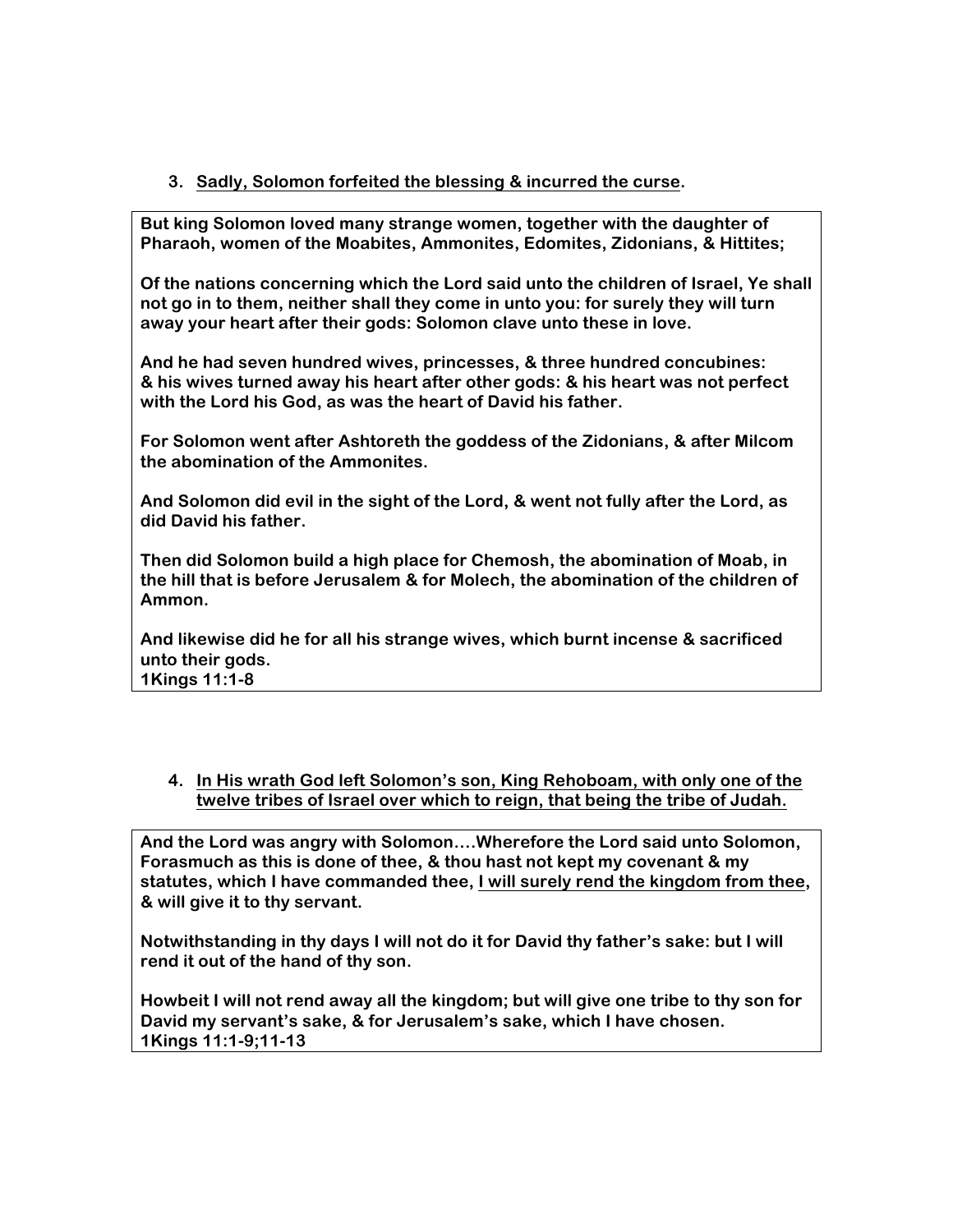**Now I'll explain Christianity's reasons for accepting that Yeshua was indeed the Christ. First let's review a couple of points.**

**--God promised David that the Messiah would reign as king upon the earth.**

**And when thy days be fulfilled, & thou shalt sleep with thy fathers, I will set up thy seed after thee, which shall proceed out of thy bowels, & I will establish his kingdom. He shall build a house for my name, & I will stablish the throne of his kingdom forever.**

**2Samuel 7:12-13**

**And thine house & thy kingdom shall be stablished forever before thee: thy throne shall be stablished forever. 2Samuel 7:16**

**--King David & King Solomon were of the tribe of Juda. Thus, in order to inherit the kingship, the Messiah had to be born a Judean & he had to be generationally descended from the kingship line of Solomon.**

**But this poses a great problem. The Messiah is supposed to reign over ALL the earth. However, Solomon's son, Rehoboam, lost the major part of his kingdom. Did God lie or change his mind & ultimately bestow the heritage of eternal kingship upon Solomon's seed anyway? Must we then, for this reason alone, continue to await the Messiah's first coming? Not if the following scriptures are credible:**

**Be not deceived; God is not mocked: for whatsoever a man soweth, that shall he also reap. Galatians 6:7**

**God is not a man, that he should lie; neither the son of man, that he should repent: hath he said, and shall he not do it? or hath he spoken, and shall he not make it good? Numbers 23:19**

**This is how Christians see the issue resolved:**

**--Yeshua was born of a virgin. Therefore only his mother, Mary, could have provided the bloodline back to King David, which she in fact did. (Refer to Luke 3:23-38) Her genealogy does NOT, however, lead to David through Solomon & his descendants but, as I mentioned earlier, Mary's ancestry passes by way of Solomon's brother Nathan & his descendants. The problem remains that this bloodline inheritance does not satisfy the kingship requirement.** 

**--The lineage of Joseph however, Yeshua's stepfather, does resolve the kingship issue since Joseph was descended directly from the dynastic line of Solomon. (Refer to Matthew 1)**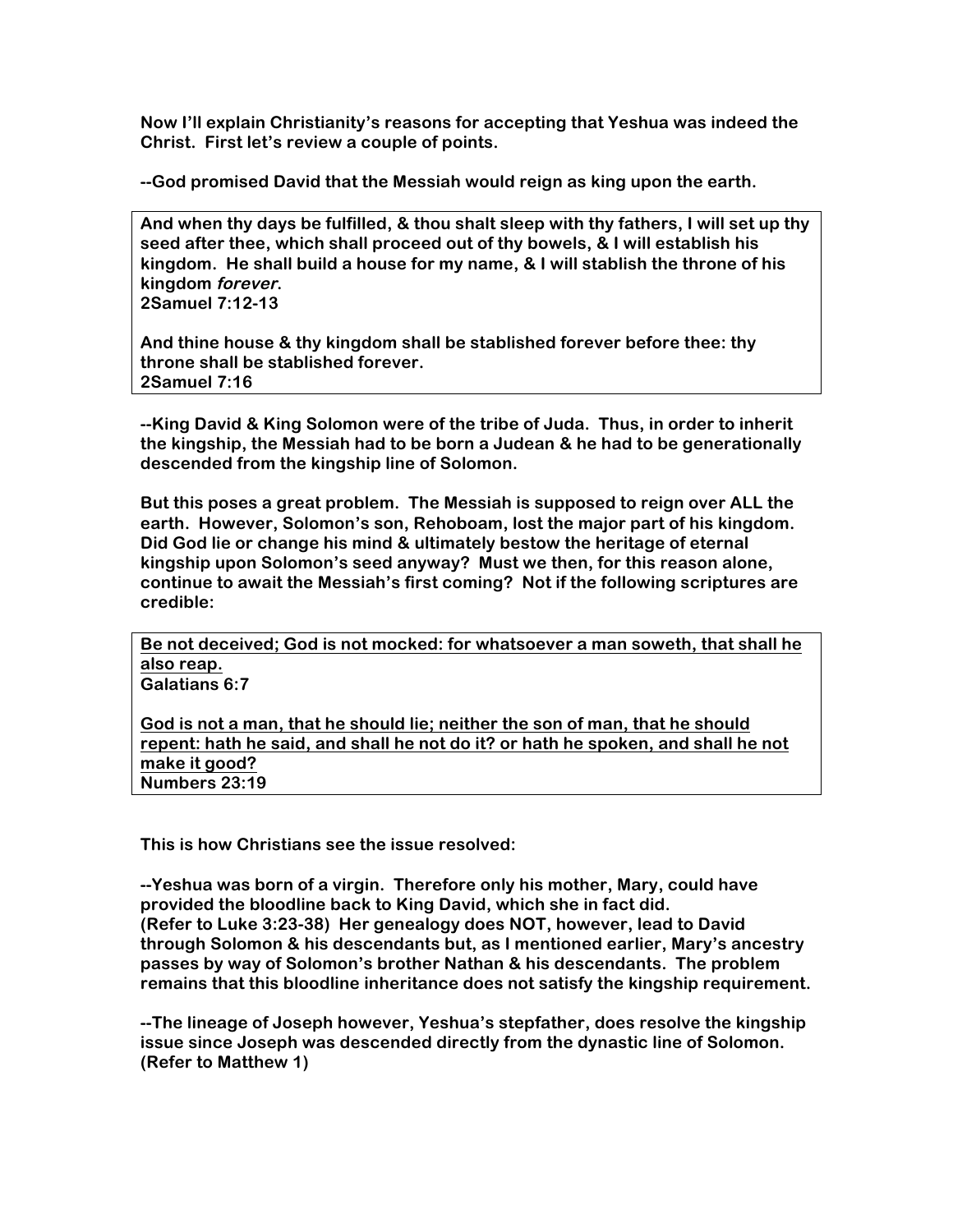**Now I imagine that some of you may be conjecturing as to whether these are sufficient legal grounds for passage of the generational scepter. However, before you continue along that vein, consider the alternative. Would you want to suggest that when God spoke his admonishment to Solomon that He didn't really mean it? Solomon was an egregious idolater. If you've read the Old Testament (Tanakh) you know God NEVER lets that one slide.**

**Now while all of this may seem academic, it really isn't. I've got a point that I promise you will find extremely interesting & potentially life altering. Just bear with me a little longer. I'm almost there.**

**About 3 months ago a synagogue in my vicinity advertised that it was welcoming visitors from the local community to its Friday night/Saturday morning services. I of course went ready to learn & learn I did. What I encountered was confirmation of something I formerly believed to be only false rumor—that contemporary Judaism was heavily immersed in satanic mysticism. The congregants spent just about the entire meeting singing/chanting Kabbalistic poetry. The reason I know this is that the author of each poem was credited in English footnotes in the Hebraic songbook we were using. Most if not all of these authors were from the Israeli city of Safed, evidently a Kabbalist vortex. (I've included an attachment on Safed that I encourage you to read carefully.) Why do I call Kabbalism satanic? Please read on:**

**There shall not be found among you any one ….that useth divination, or an observer of times, or an enchanter, or a witch,**

**Or a charmer, or a consulter with familiar spirits, or a wizard, or a necromancer.**

**For all that do these things are an abomination unto the Lord: & because of these abominations the Lord thy God doth drive them out from before thee.**

**Thou shalt be perfect with the Lord thy God.**

**For these nations, which thou shalt possess, hearkened unto observers of times, & unto diviners: but as for thee, the Lord thy God hath not suffered thee so to do. Deuteronomy 18:10-14**

**Kabbalism embraces ALL of these practices. Now the big question: Just where & why did the Israelites go wrong? Let's begin with the fact that there are many people calling themselves Jews who are in fact NOT Jews.** 

**Note: I won't be haggling over the appropriateness of calling members of the eleven tribes who are not of Judah "Jews". At this point in my understanding I don't see it as a critical point. We all comprehend that when we say "Jew" we mean "Israelite". If I'm wrong about the low level of significance I'm attaching to this issue, please correct me.**

**So who are these infiltrators? Where did they come from? And what, if any, is their agenda? I am aware of 3 instances when other peoples were merged into the Jewish community.**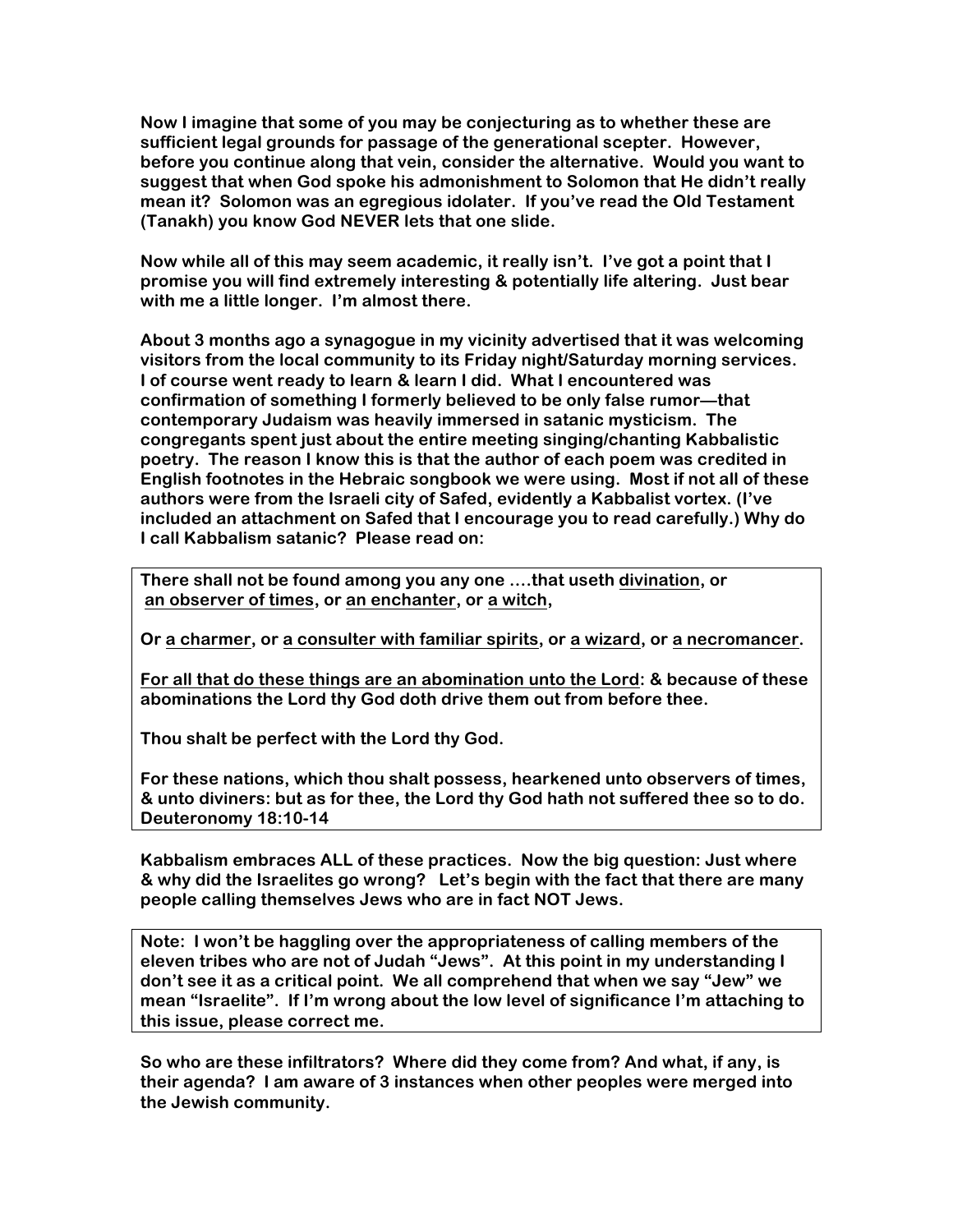**1. The first integration was when the 10 northern tribes of Samaria were taken captive into Assyria. The Assyrian leadership sent citizens of their pagan society to repopulate & care for the plundered Israelite city. When the pagans arrived in Samaria they encountered wild animals that were so ferocious & bold that Samarians were being slaughtered within the city itself with terrifying frequency. In response to this dilemma they requested that the Assyrian leadership restore a team of Israelites to their homeland for the express purpose of educating the pagan settlers as to how to placate the God of the Israel. This mixture of peoples of course resulted in a pagan-monotheistic faith combination. As Christ said to the Samarian woman by the well, "Ye know not what ye believe."** 

**The 10 northern tribes of Samaria were those Israelites that separated themselves from the tribe of Judah under the reign of Solomon's son, Rehoboam, as explained earlier. They left Jerusalem & migrated north to establish another kingship line. Unfortunately, their leaders routinely delved into pagan worship & intermarriage as well. The reality is that they were pagan worshippers long before the Assyrian invasion. Eventually, God allowed them to be vanquished by the Assyrian conquerors & dispersed throughout the nations. This global scattering of the Israelites is what is known as the diaspora.**

- **2. Centuries later, the Medo-Persian Empire had replaced most of the Assyrian territories. The Jews remained, but not without enemies. The story of Esther found in the Old Testament explains the second mass conversion. (This is the story behind today's Purim celebration. The book of Esther is only about six pages, so I urge you to read it for yourselves.) In a nut shell what happened was that in order to avoid an armed conflict with the Jews, many people of the land pre-emptively converted to the Jewish faith.**
- **3. Eventually the Grecian Empire supplanted that of the Medo-Persians. At this point in history a remnant of the tribe of Judah had already returned to Jerusalem. The rebuilding of, both, the temple & the city in general should have been essentially completed. However, the Grecian Emperor, Antiochus, resented the division that the Jewish faith was causing within his territory, so he commanded that a pagan statue be erected within the temple itself. In response, an 80 year old Judean man led a band of revolutionaries to slaughter the Grecian soldiers who were in the process of executing their emperor's decision. This man & his sons, whose surname was Maccabee, retained leadership roles in an armed conflict that lasted about 2 years, today known as the Maccabean War. After winning back the independence of Jerusalem, the Maccabean victors imposed a forced conversion upon all those that remained in or near the city.**

**This is enormously significant to understand since the Edomites inhabited Idumea, a city near Jerusalem that was embraced by the Maccabean**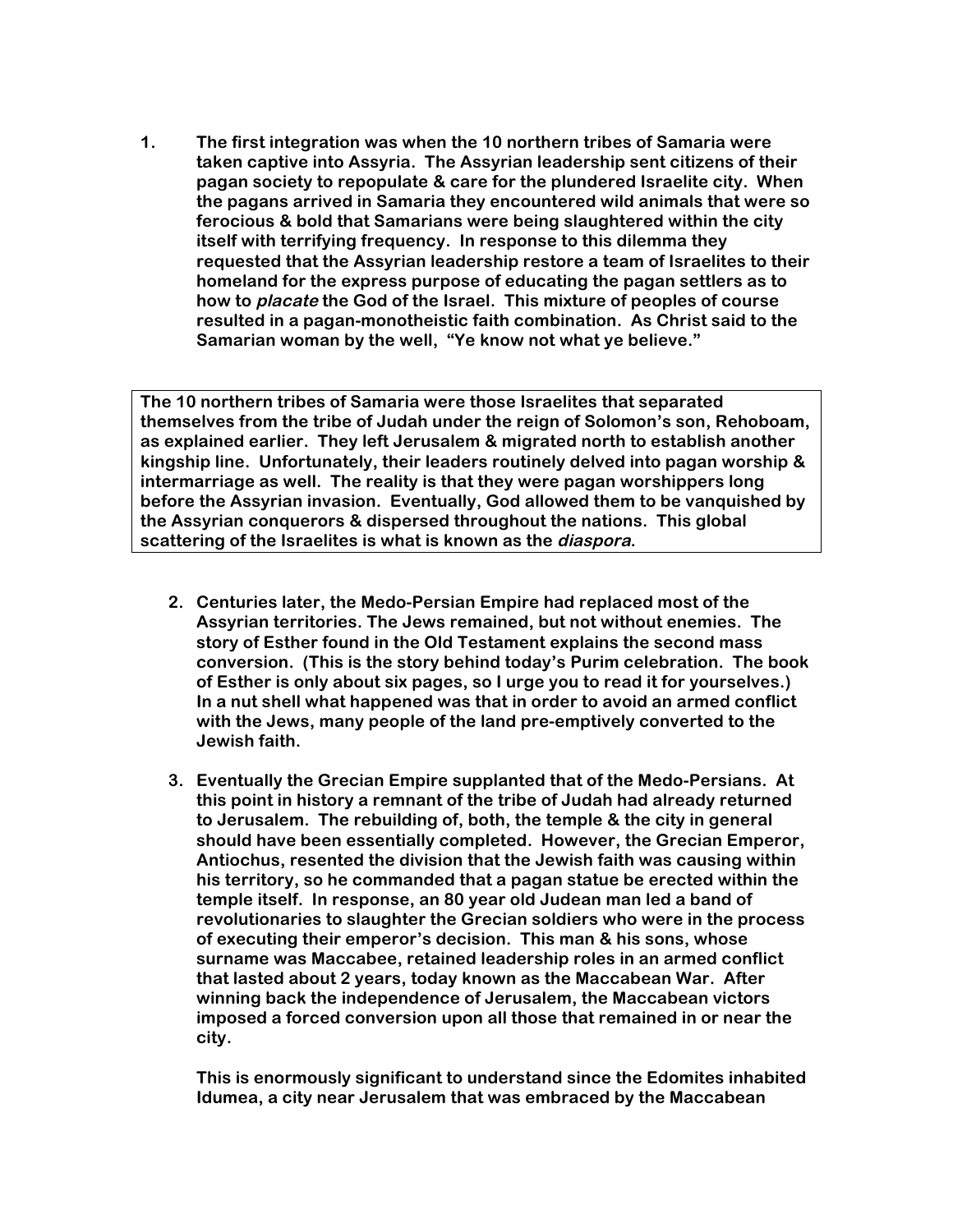**compulsion. Knowing who the Edomites are is crucial. Don't give up yet. Stay with me. This is part is BIG!**

**Abraham, first father of the Israelites was a Syrian to whom God made several promises:**

**--that he would give Abraham's descendants the land of Caanan --that they would be as numerous as the stars of heaven --that through them all nations of the earth would be blessed**

**Abraham begat Isaac to whom the promise was passed. Isaac in turn begat fraternal twin sons, first Esau, which means "Red", then Jacob. During the pregnancy, Rebecca, Isaac's wife, asked God to reveal why she was experiencing unusual discomfort. It was revealed to her that "there were 2 nations warring within her womb & that the elder was to serve the younger". Rebekah never forgot this revelation.** 

**Esau, being the eldest, had birthright status to claim God's promise. However, the story goes that one day he was so hungry following a hunting expedition that he allowed Jacob to purchase his birthright for a bowl of soup."**

**Nevertheless, due to his position as eldest son, Esau retained eligibility to receive a blessing of favor from his father. The day came, when his father was old & blind, that Isaac was finally prepared to administer this blessing. He requested of Esau that he first hunt venison & make him a stew.**

**While Esau was departed, Rebekah manipulated her son Jacob, whom she believed to be the most deserving son, into pretending to be his brother so as to receive the blessing in his stead. She quickly prepared a stew using cattle meat & sent Jacob to his blind father. Isaac did indeed become convinced that Jacob was Esau & proceeded to give the blessing.**

### **ISAAC'S BLESSING TO JACOB:**

**….God give thee of the dew of heaven, & of the fatness of the earth, & plenty of corn & wine:**

**Let people serve thee, & nations bow down to thee: be lord over thy brethren, & let thy mother's sons bow down to thee: cursed be every one that curseth thee.**

**Genesis 27:28-29** 

**When Esau returned from the hunt & discovered that his blessing was lost as well as the birthright he was furious & begged Isaac to also give him a blessing. Isaac's response was as follows:**

**And Isaac answered & said unto Esau, Behold, I have made him (Jacob) thy lord, & all his brethren have I given to him for servants; & with corn & wine have I sustained him: & what shall I do now unto thee, my son?**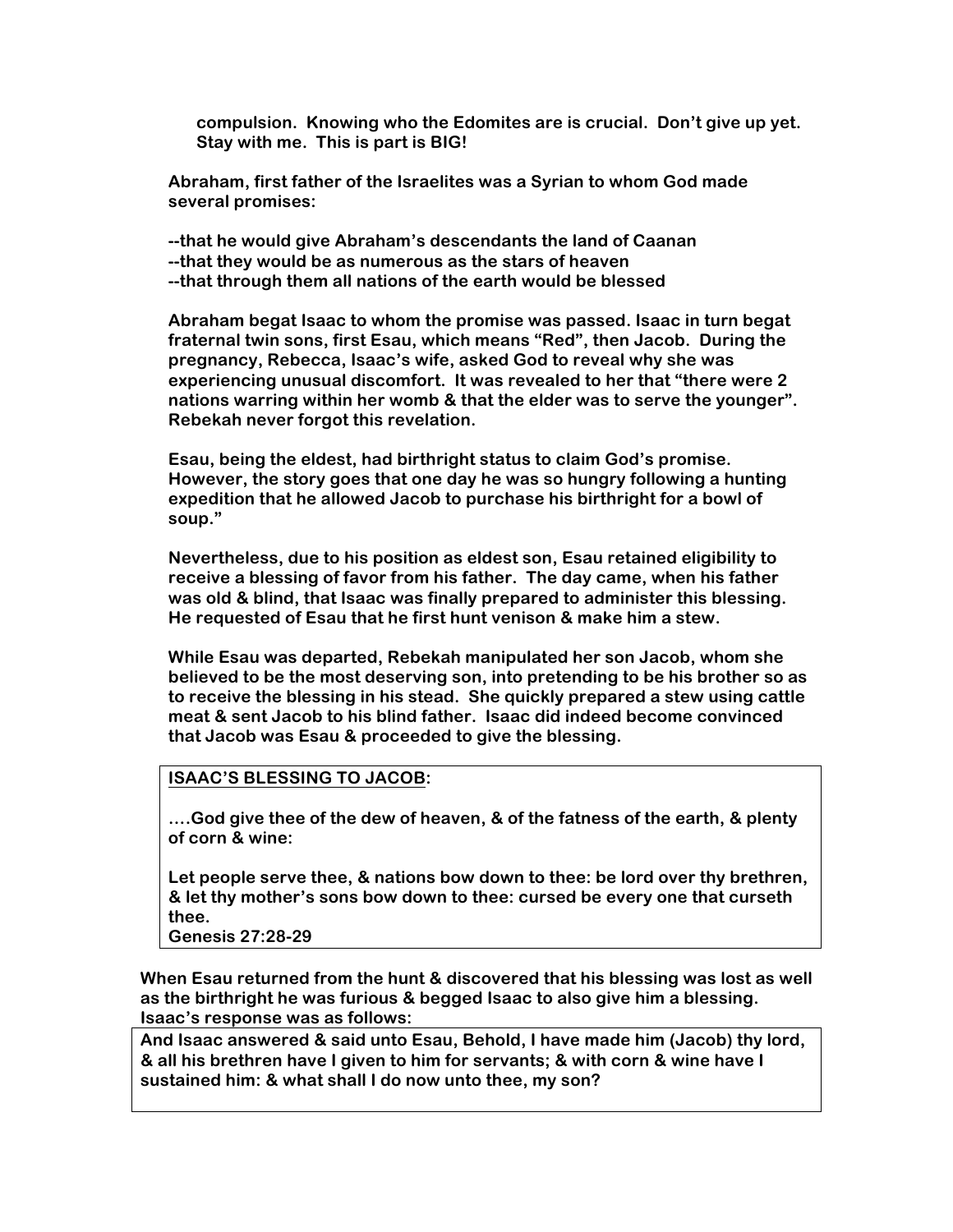**And Esau said unto his father, Hast thou but one blessing, my father? Bless me, even me also, O my father. And Esau lift up his voice, & wept. Genesis 27:37-38**

**Eventually Isaac did give Esau a blessing. I suggest you read it very carefully.**

### **ISAAC'S BLESSING TO ESAU:**

**And Isaac his father answered & said unto him, Behold, thy dwelling shall be the fatness of the earth, & of the dew of heaven from above;**

**And by thy sword shalt thou live, & shalt serve thy brother; & it shall come to pass when thou shalt have the dominion, that thou shalt break his yoke from off thy neck.**

**Genesis 27:39-40**

**And Esau hated Jacob because of the blessing wherewith his father blessed him: and Esau said in his heart….I will slay my brother Jacob. Genesis 27:41**

**(Incidentally, I'm well aware that the story of Esau & Jacob is a difficult one to digest from a moral perspective. However, fortunately, much of the confusion as to why Rebekah did what she did is cleared up in the apocryphal book of Jasher. Since Jasher is referenced in the Old Testament proper, I consider it both safe & valuable.)**

**Of course Jacob managed to escape & went on to birth the nation of Israel, but this war between brothers has not finished. It can be evidenced again & again throughout biblical & historical texts. The final book of the bible, Revelation, suggests that it won't end until the last of the last days.**

**….I know the blasphemy of them which say they are Jews, & are not, but are the synagogue of Satan." Revelation 2:9**

**Behold, I will make them of the synagogue of Satan, which say they are Jews, & are not, but do lie; behold, I will make them to come & worship before thy feet, & to know that I have loved thee. Revelation 3:9**

**Armed with this understanding, perhaps it's now easier to digest what happened in the time of Christ. Most biblical & historical scholars accept that the Roman Empire which came to power in about 27 B.C. had an excellent working relationship with the Edomite population that called themselves Jews. For this reason, Herod, an Edomite, was given the kingship over Jerusalem. It's often erroneously assumed that the Pharisees & leadership were simply unaware of Christ's divinity when he walked the earth & for that reason they genuinely regarded him to be a blasphemer that needed to be stopped. Consider**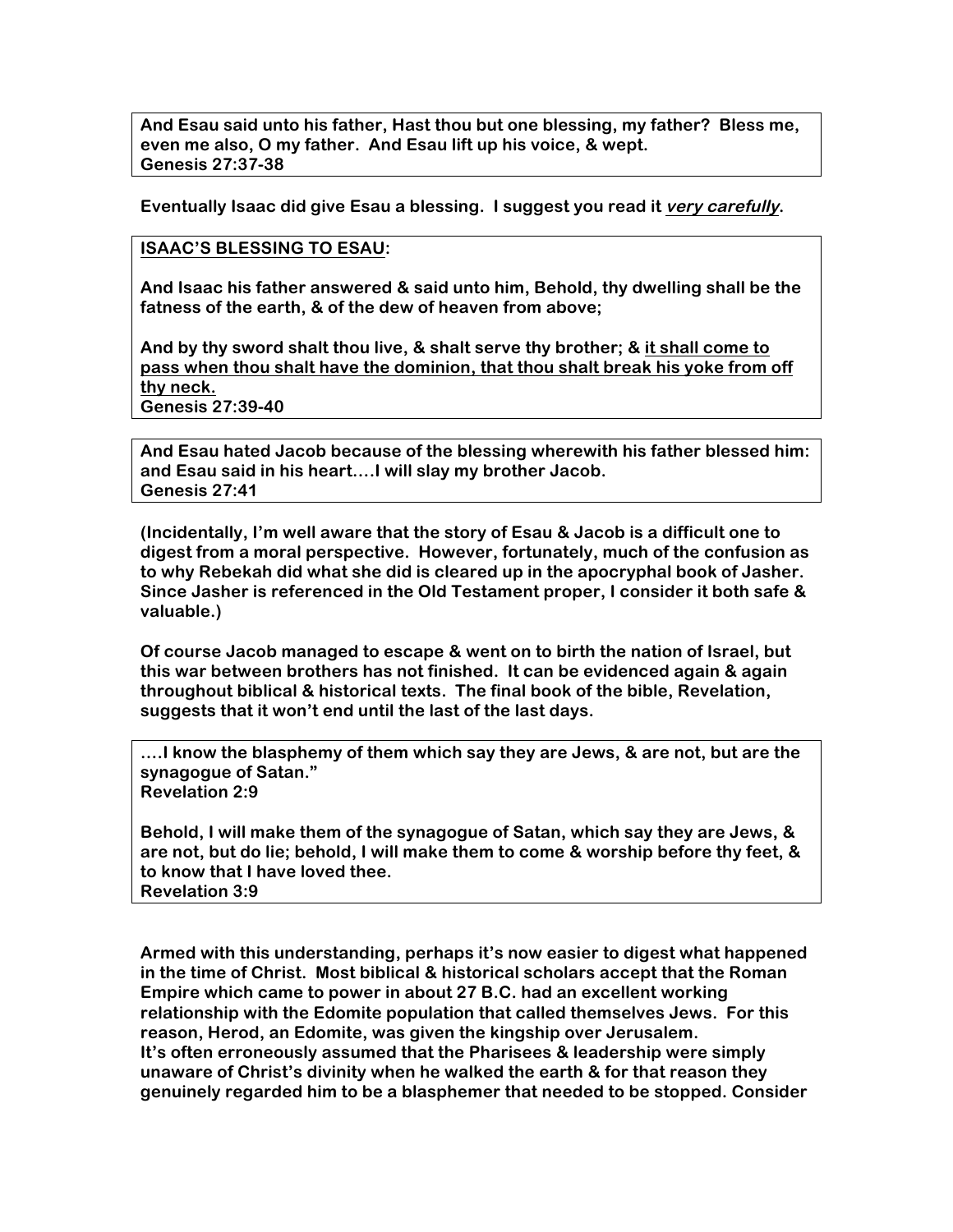**something to contradict that assumption--Herod's reaction to the prospect of the Messiah's birth. Please read on:**

**Now when Jesus was born in Bethlehem of Judea in the days of Herod the king, behold, there came wise men from the east to Jerusalem,**

**Saying, Where is he that is born King of the Jews? for we have seen his star in the east, & are come to worship him.** 

**When Herod the king had heard these things, he was troubled, & all Jerusalem with him. (I ask you, if all Jerusalem were Jews, why would they have been troubled at the Messiah's arrival?)**

**And when he had gathered all the chief priests & scribes of the people together, he demanded of them where Christ should be born.**

**And they said unto him, In Bethlehem of Judea: for thus it is written by the prophet….**

**Then Herod, when he had privily called the wise men, inquired of them diligently what time the star appeared. And he sent them to Bethlehem, & said, Go & search diligently for the young child; & when ye have found him, bring me word again, that I may come & worship him also.**

**When they had heard the king, they departed; & lo, the star, which they saw in the east, went before them, till it came & stood over where the young child was….**

**….And being warned of God in a dream that they should not return to Herod, they departed into their own country another way.**

**And when they were departed, behold, the angel of the Lord appeareth to Joseph in a dream, saying, Arise, & take the young child & his mother, & flee into Egypt, & be thou there until I bring thee word: for Herod will seek the young child to destroy him….**

**When he arose, he took the young child & his mother by night & departed into Egypt:**

**And was there until the death of Herod: that it might be fulfilled which was spoken of the Lord by the prophet, saying, Out of Egypt have I called my son.**

**Then Herod, when he saw that he was mocked of the wise men, was exceeding wroth, & sent forth, & slew all the children that were in Bethlehem, & in all the coasts thereof, from two years old & under, according to the time which he had diligently inquired of the wise men. Matthew 2:1-9;12-16**

**That's not the reaction one would expect from a lover of Jews, is it, to kill their long awaited Messiah? Understanding that the "Jews" in power were actually**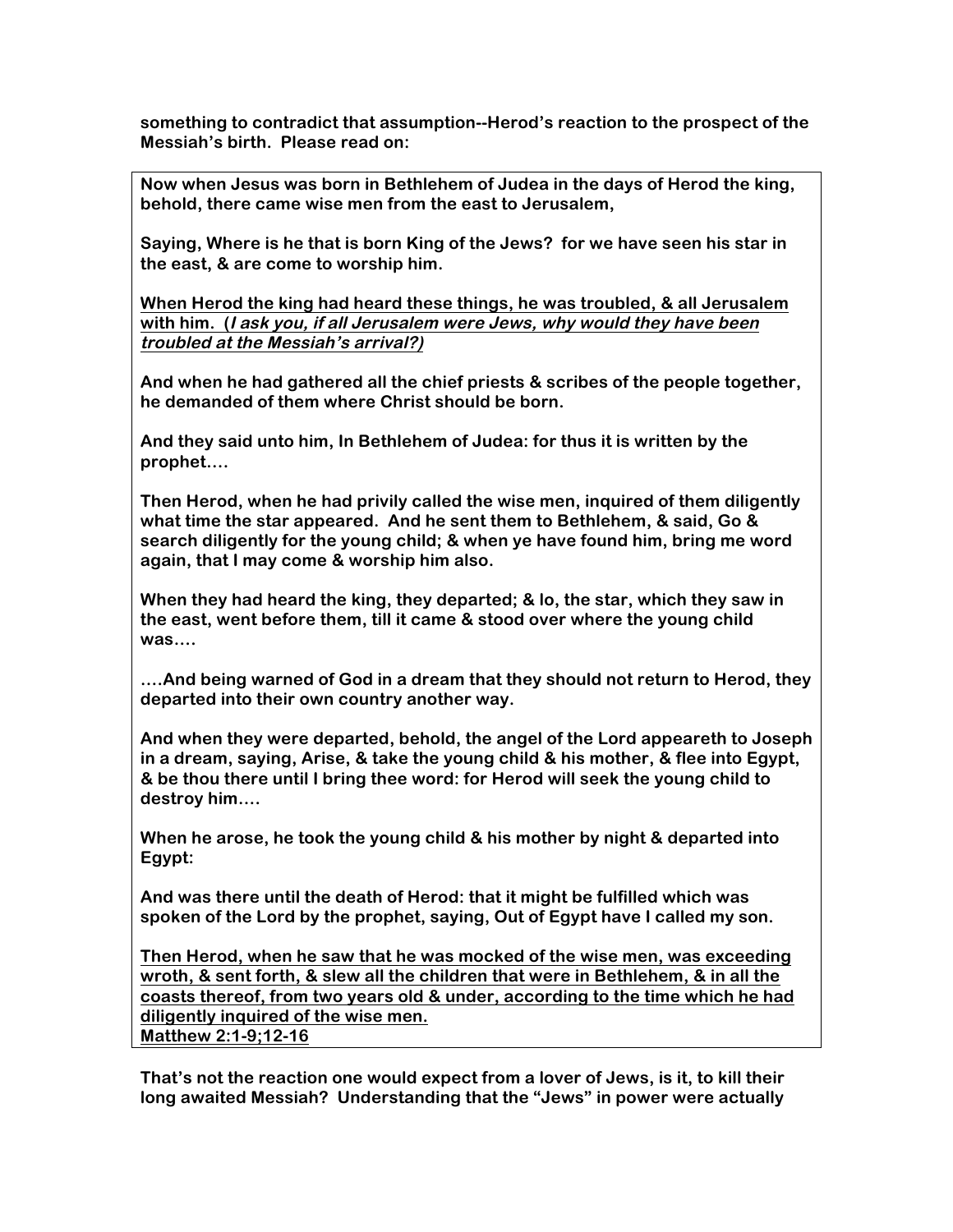**Kabbablist practicing Edomites struggling to prevent salvation of their Israelite cousins serves to bring this picture into much clearer focus.**

## **YESHUA SPEAKING TO THE PHARISEES:**

**But woe to you, scribe & Pharisees, hypocrites! For ye shut up the kingdom of heaven against men: for ye neither go in yourselves, neither suffer ye them that are entering to go in.**

**Matthew 23:13**

**Ye are of your father the devil, & the lusts of your father ye will do. He was a murderer from the beginning, & abode not in the truth, because there is5 no truth in him. When he speaketh a lie, he speaketh of his own: for he is a liar, & the father of it.**

**And because I tell you the truth, ye believe me not.**

**He that is of God heareth God's words: ye therefore hear them not, because ye are not of God. John 8:44-45;47**

**Several other considerations I'd like you to ponder:**

**There's a current rumor that over 40% of Jews genetically screened thus far have NOT been found to be Jews at all but rather (Turkish & Russian) Khazars. Prior to this (possibly valid) genetic corroboration, I had read that the migratory patterns of the Edomites suggested they were indeed the Khazars. If you are able to evidentially support or deny this information, please do so! But it certainly is something to investigate.**

**The popularization of the Messiah as being descended from King Solomon is being fiercely promoted today outside of Jewry as well. Specifically it is embraced by Luciferians &, believe it or not, Rastifarians. Why the Rastifarians you ask? Because they believe King Solomon impregnated the Queen of Sheba & that she was able to uphold the Solomonic Dynasty somewhere in Africa. Could this have anything to do with the intuition of many that Obama is the long awaited Black Messiah? You decide.**

**Several months ago I sent most of you videos in which a Messianic Rabbi explained how he came to believe that Yeshua was the Christ. This rabbi hinges much of his conversion process upon a more intimate understanding of Psalm 22 in which King David prophetically describes Yeshua's crucifixion, detailing the piercing of his hands & feet. The rabbi explains that the original Hebraic text could have been translated in two ways. However, it is only the translation of the crucifixion that makes sense. Please read the following translations & see for yourselves:**

**Dogs are all around me, a pack of villains closes in on me like a lion my hands & feet. (Tanakh)**